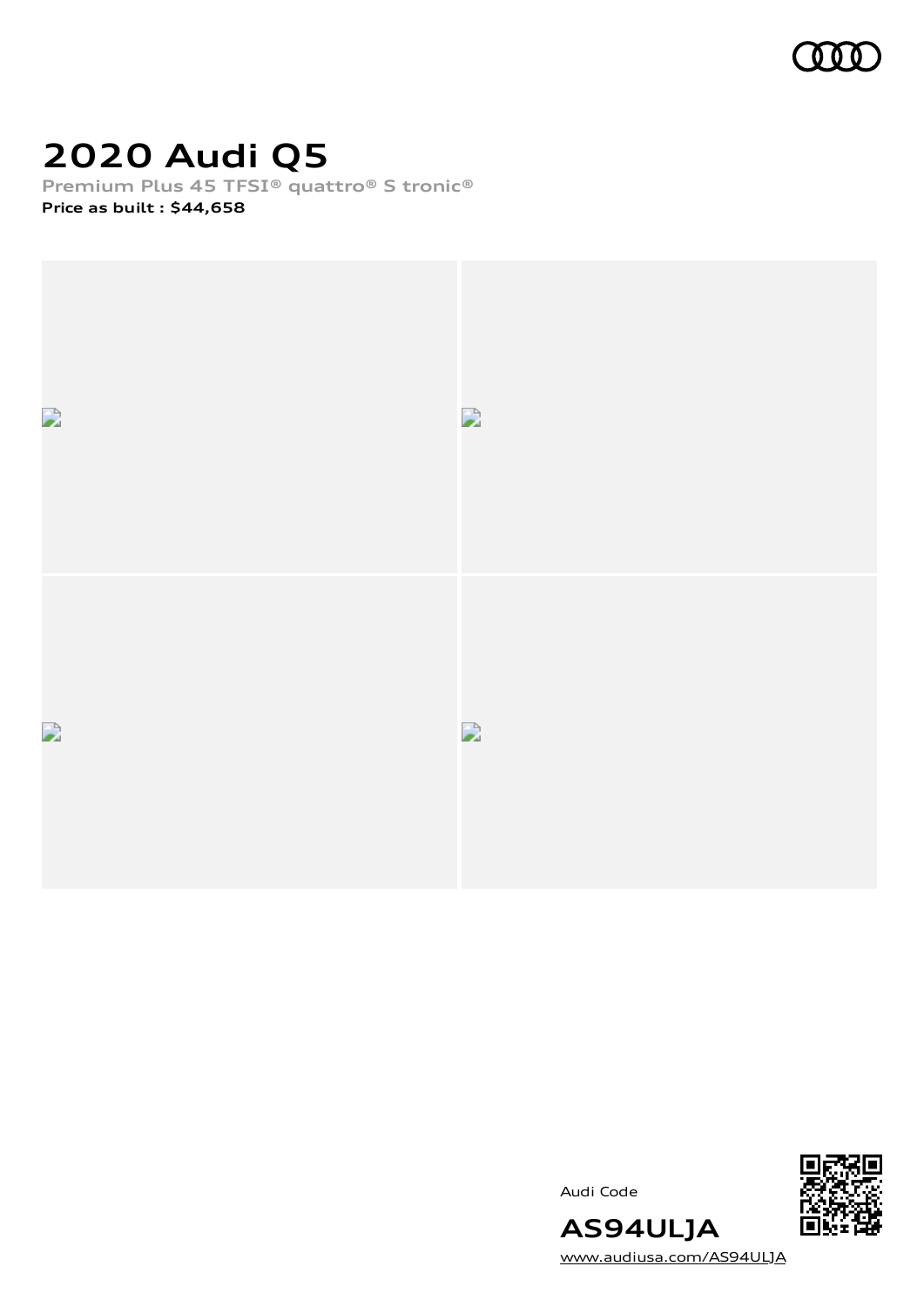### **Summary**

#### **Audi 2020 Audi Q5** Premium Plus 45 TFSI® quattro® S tronic®

**Price as buil[t](#page-8-0)** \$44,658

#### **Exterior colour**

Moonlight Blue metallic

### D

#### **Further Information**

Type of vehicle Used car Mileage 14,850 miles

**Warranty**

#### **Interior colour**

Seats **Nougat Brown** Dashboard Black Carpet Black Headliner Black

#### **Audi Code** AS94ULJA

**Your configuration on www.audiusa.com** [www.audiusa.com/AS94ULJA](https://www.audiusa.com/AS94ULJA)

No

**Commission number** 3608967d0a0e09716bd5

#### **Technical Specifications**

Engine type 2.0-liter four-cylinder Displacement/Bore and 1,984/82.5 x 92.8 cc/mm stroke Torque 273 lb-ft@rpm Top track speed 130 mph mph Acceleration (0 - 60 mph) 5.9 seconds seconds Recommended fuel Premium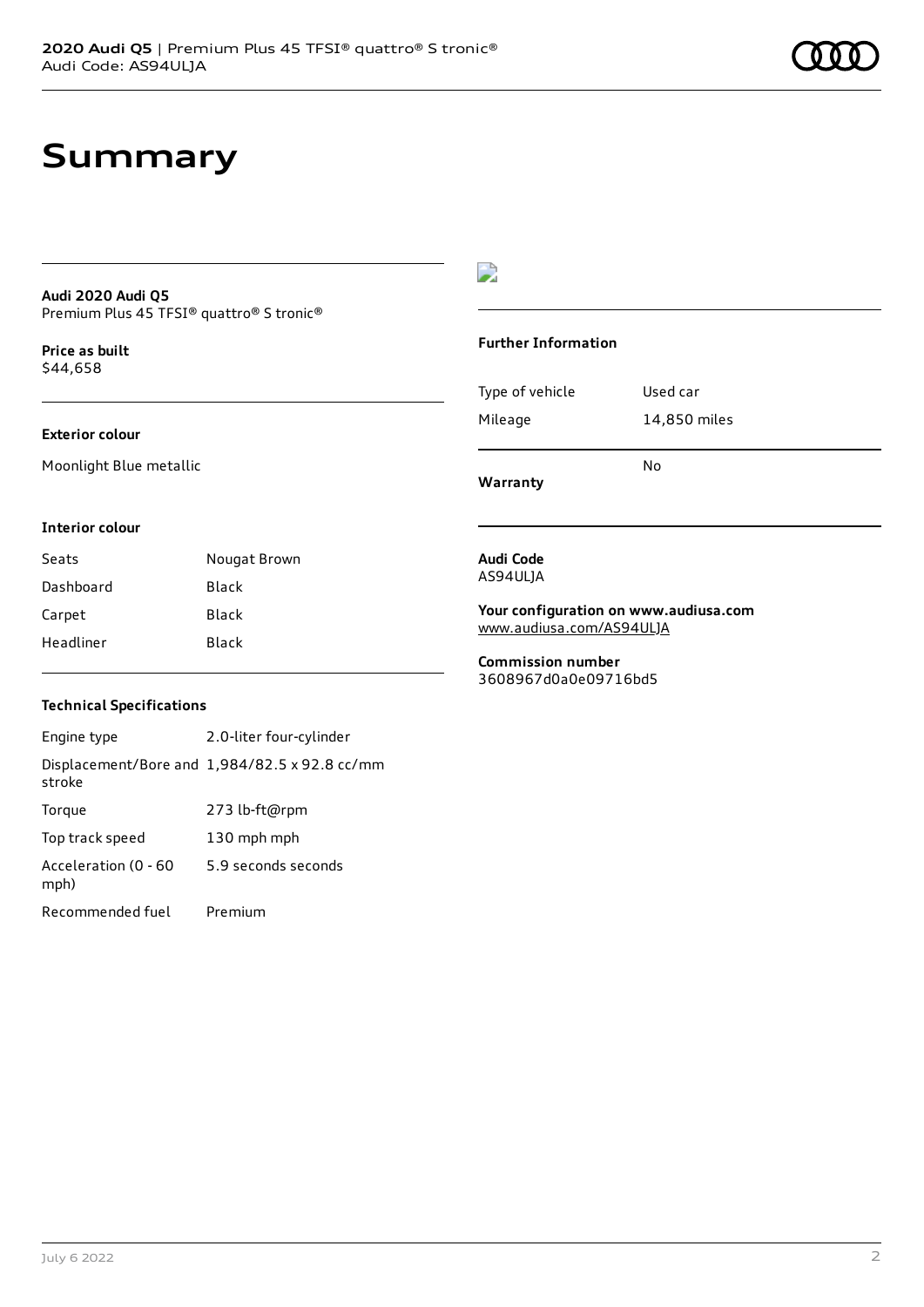

# **Standard features**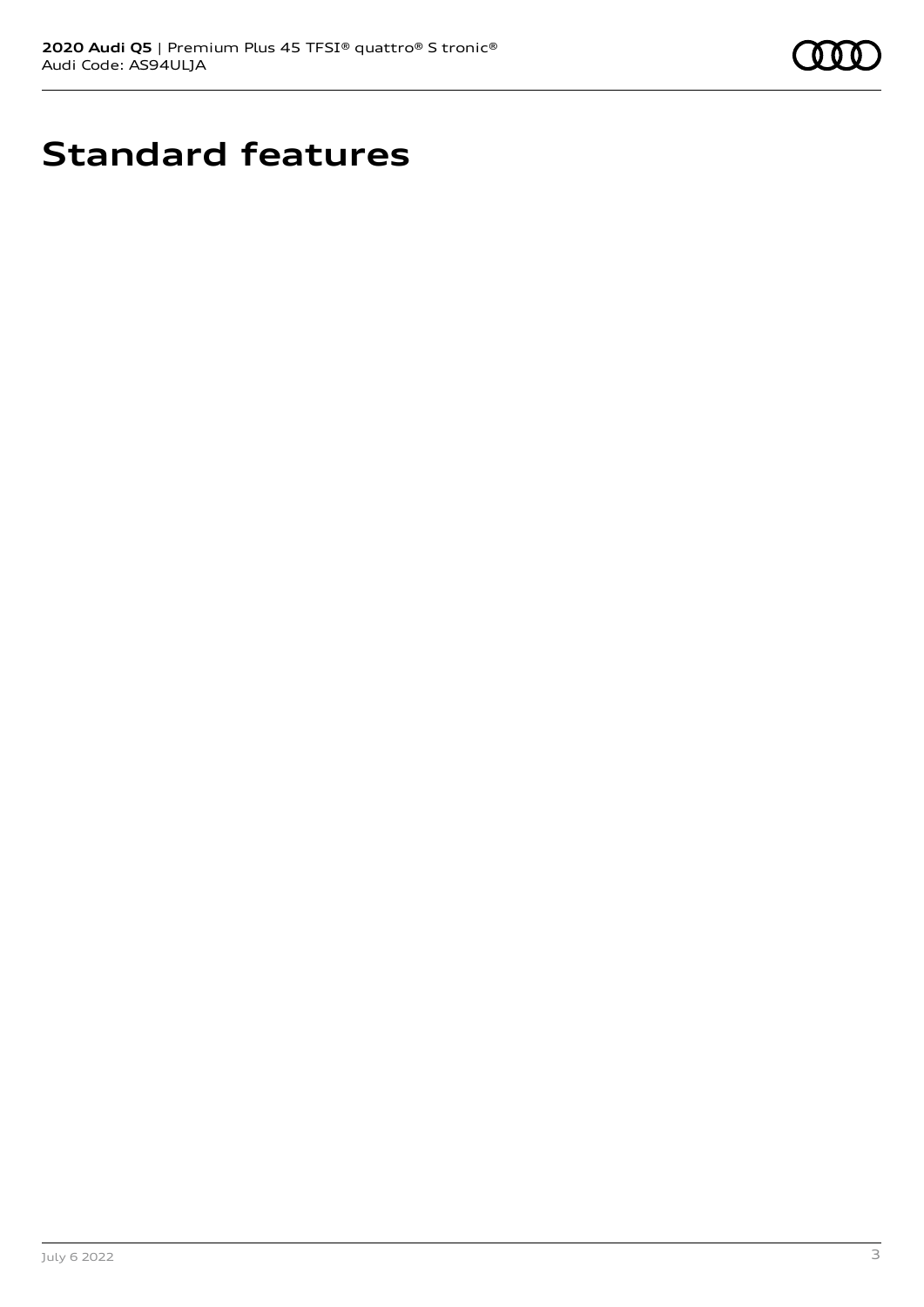# **Dealer remarks**

BUY ANY NEW OR PRE-OWNED VEHICLE WITHOUT STEPPING FOOT IN THE DEALERSHIP -- Shop Our Extensive Inventory Online Today PLUS: Get Pre-Approved Online Value Your Trade Schedule a Test Drive at Your Home or Office We'll even Prepare All Your Paperwork in Advance! You'll Never Need to Set Foot Inside the Dealership! 2020 Audi Q5 45 Premium Plus quattro Moonlight Blue Metallic Clean CARFAX. Priced below KBB Fair Purchase Price! BACK-UP CAMERA, SUNROOF/MOONROOF, Audi Advanced Key, Audi Connect PRIME & PLUS, Audi Phone Box, Audi Pre Sense Rear, Audi Side Assist, Audi Virtual Cockpit, Auto-Dimming Power Folding Exterior Mirrors, Convenience Package, Convenience Plus Package, Driver Seat Memory, Front Door Sills w/Aluminum Inlay, Leatherette Covered Center Console & Door Armrests, LED Headlights, Manual Rear Side Window Sunshades, Panoramic Sunroof, Premium Plus Package, Radio: MMI Navigation Plus w/MMI Touch, SiriusXM All Access Service, USB Charge Ports for Rear Seats, Ventilated Front Sport Seats w/4-Way Power Lumbar, Warm Weather Package, Wheels: 19" 5-Spoke Dynamic Design Partly Polished. CARFAX One-Owner. Odometer is 4070 miles below market average! 22/28 City/Highway MPG

Awards:

\* 2020 KBB.com Best Buy Awards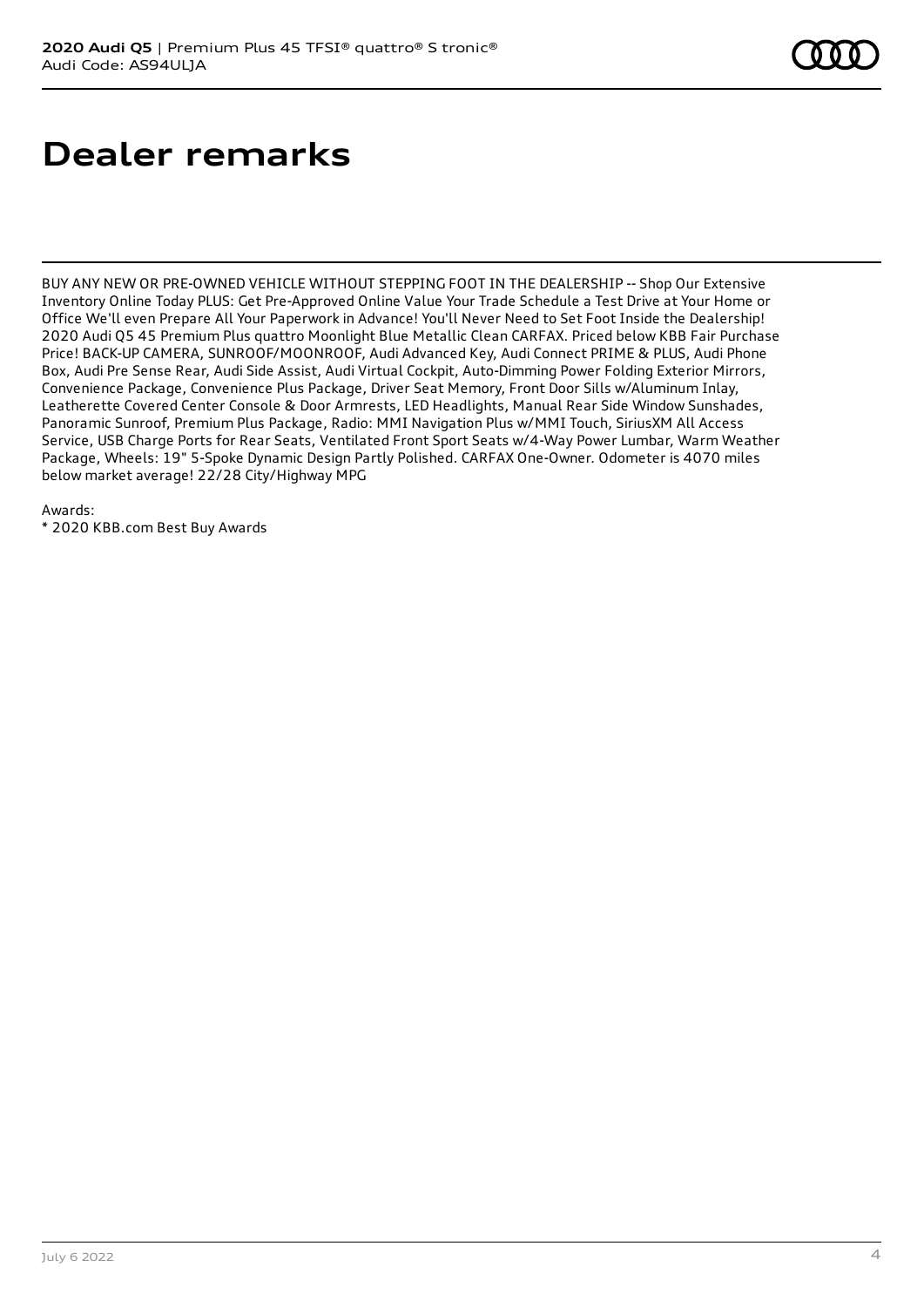# **Technical Specifications**

#### **Engineering | Performance**

| Engine type                                 | 2.0-liter four-cylinder                       | Steering type                              | Electromechanical power steering                                     |
|---------------------------------------------|-----------------------------------------------|--------------------------------------------|----------------------------------------------------------------------|
| Power Level                                 | 45                                            |                                            | system                                                               |
| Displacement                                | 2.0 l                                         | Turning diameter, curb- 38.4 ft<br>to-curb |                                                                      |
| Max. output ps/hp                           | 248 @ rpm                                     | Steering ratio                             | 15.8:1                                                               |
| Towing capacity                             | 4,400-lb lb                                   |                                            |                                                                      |
| Torque                                      | 273 lb-ft@rpm                                 | Suspension                                 |                                                                      |
| Valvetrain                                  | 16-valve DOHC with Audi valvelift<br>system   | Front axle                                 | Five-link front suspension                                           |
| Acceleration (0 - 60<br>mph)                | 5.9 seconds seconds                           | Rear axle                                  | Five-link rear suspension                                            |
| Engine block                                | Cast-iron                                     | <b>Brakes</b>                              |                                                                      |
| Induction/fuel injection Turbocharged/TFSI® |                                               |                                            |                                                                      |
| Cylinder head                               | Aluminum-alloy                                | Front brakes                               | 13.3 (ventilated disc) in                                            |
| stroke                                      | Displacement/Bore and 1,984/82.5 x 92.8 cc/mm | Rear brakes                                | 13.0 (ventilated disc) in                                            |
| Top track speed                             | 130 mph mph                                   | <b>Body</b>                                |                                                                      |
| <b>Electrical system</b>                    |                                               | Material                                   | Multi-material body construction<br>(steel and aluminum composition) |
| Alternator                                  | 110-150 A                                     |                                            |                                                                      |
| Battery                                     | 420 A/75 Ah                                   | <b>Warranty   Maintenance</b>              |                                                                      |
| <b>Transmission   Drivetrain</b>            |                                               | Warranty                                   | 4-year/50,000-mile Audi New<br>Vehicle Limited Warranty              |
|                                             |                                               |                                            |                                                                      |

**Steering**

# Drivetrain type quattro® all-wheel drive with ultra®

technology Transmission Seven-speed S tronic® dual-clutch automatic transmission

### **(1/2)**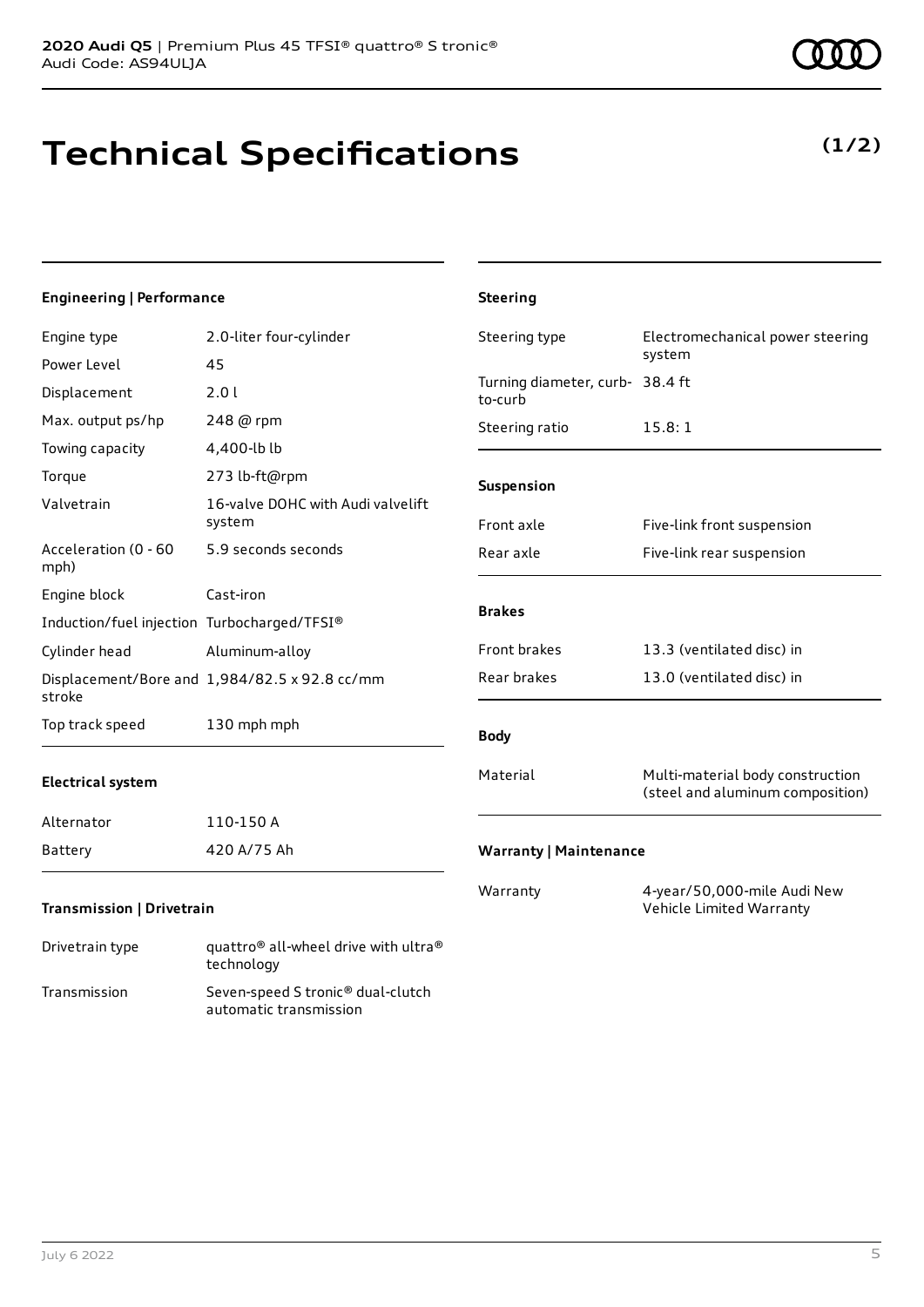# **Technical Specifications**

#### **Exterior Measurements**

| Height                           | 65.3 in    |
|----------------------------------|------------|
| Overall width without<br>mirrors | 74.5 in    |
| Length                           | 183.6 in   |
| Wheelbase                        | $111.0$ in |
| Drag coefficient                 | 0.32 Cw    |
| Overall width with<br>mirrors    | 84.3 in    |
| Track rear                       | 63.3 in    |
| Track front                      | 63.6 in    |
| Curb weight                      | 4045 lb    |
| Ground clearance,<br>loaded      | 8.2 in     |

#### **Interior measurements**

| Seating capacity                          | 5                      |
|-------------------------------------------|------------------------|
| Shoulder room, rear                       | 56.5 in                |
| Head room with front<br>sunroof           | 40.2 in                |
| Leg room, rear                            | 37.8 in                |
| Shoulder room, front                      | 57.7 in                |
| Head room with rear<br>sunroof            | 37.7 in                |
| Head room, rear                           | 39.3 in                |
| Leg room, front                           | 41.0 in                |
| Head room, front                          | 41.7 in                |
| Cargo volume, rear<br>seatbacks up/folded | 25.1/53.1 cu ft, cu ft |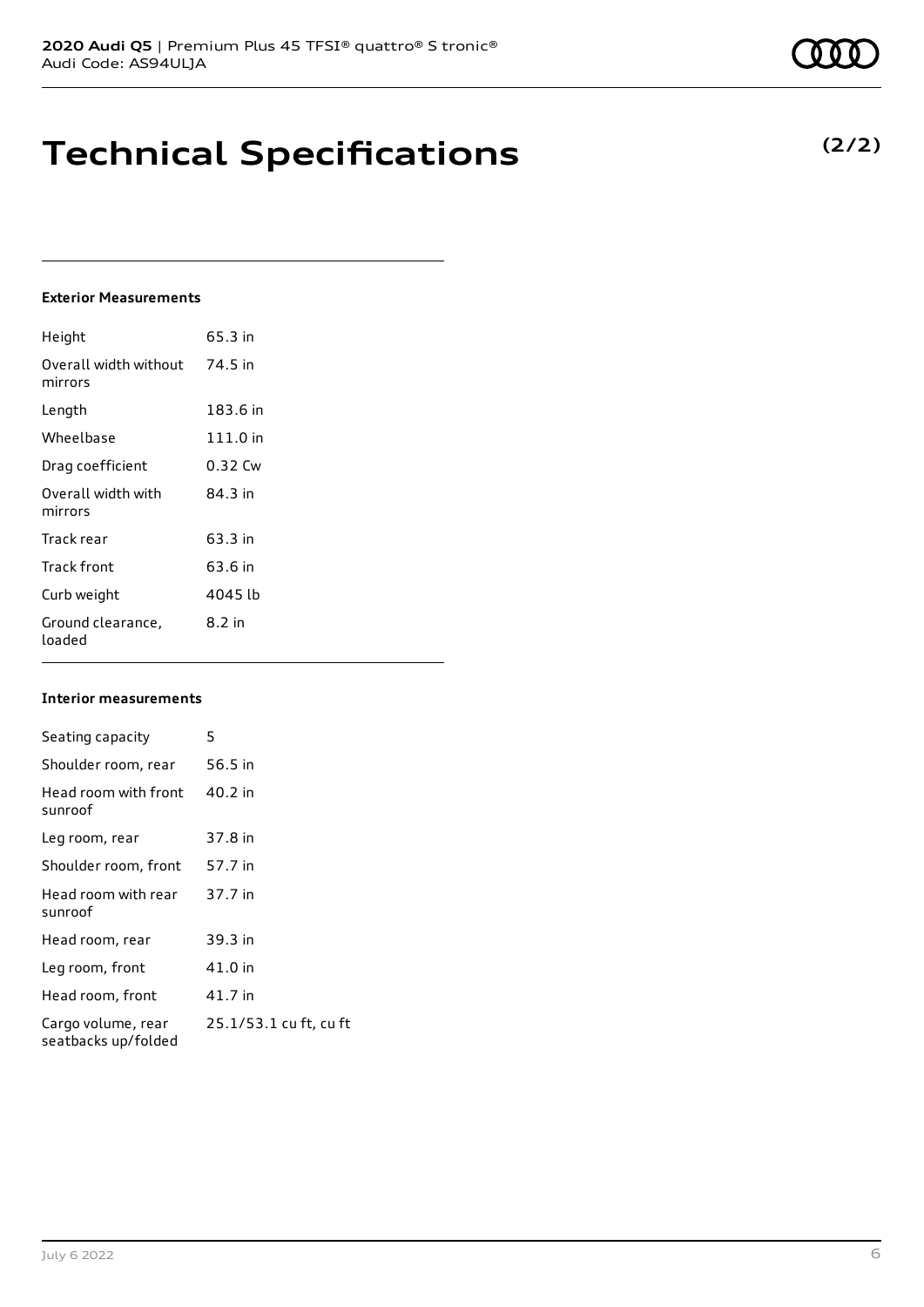### **Consumption- and emission**

**Consumption by NEDC**

combined 24 mpg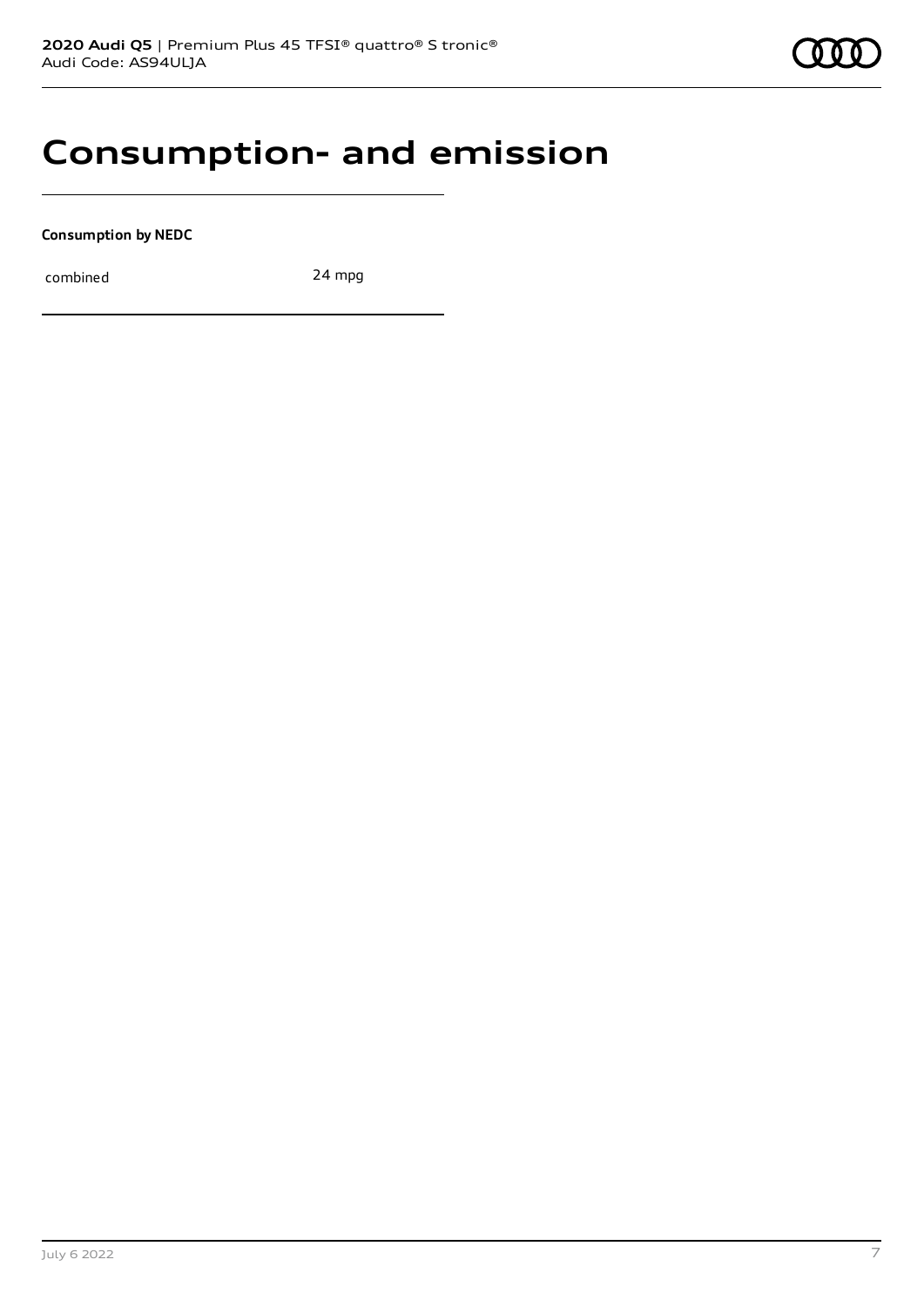### **Contact**

Dealer **Audi Cincinnati East**

8639 Beechmont Ave 45255 Cincinnati OH

Phone: +15133883700 FAX: 5133883723

www: [https://www.audicincinnatieast.com](https://www.audicincinnatieast.com/)